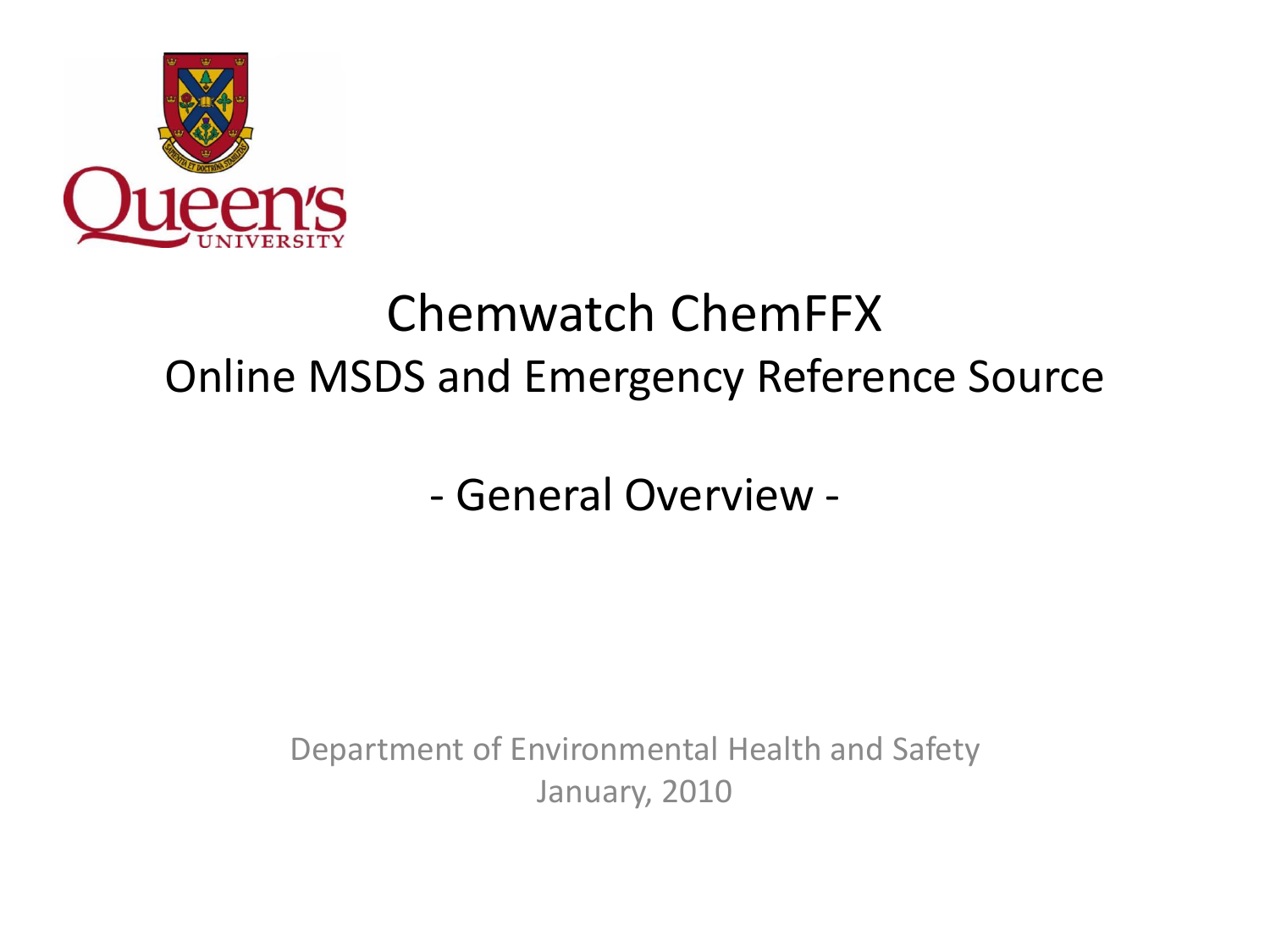## **Overview**

•ChemFFX is a database developed and maintained by ChemWatch®. The repository encompasses detailed information about a vast number of chemicals. This data is commonly presented as either Chemwatch written (Gold) Material Safety Data Sheets or Vendor (supplier) written MSDSs or both. The Chemwatch written MSDSs is often preferable because it is more detailed, is available in multiple languages and is in a consistent format for easy reading.

•ChemFFX also provides direct emergency response information by category:

- •First Aid
- •Spills
- •Fire Fighting
- •Doctor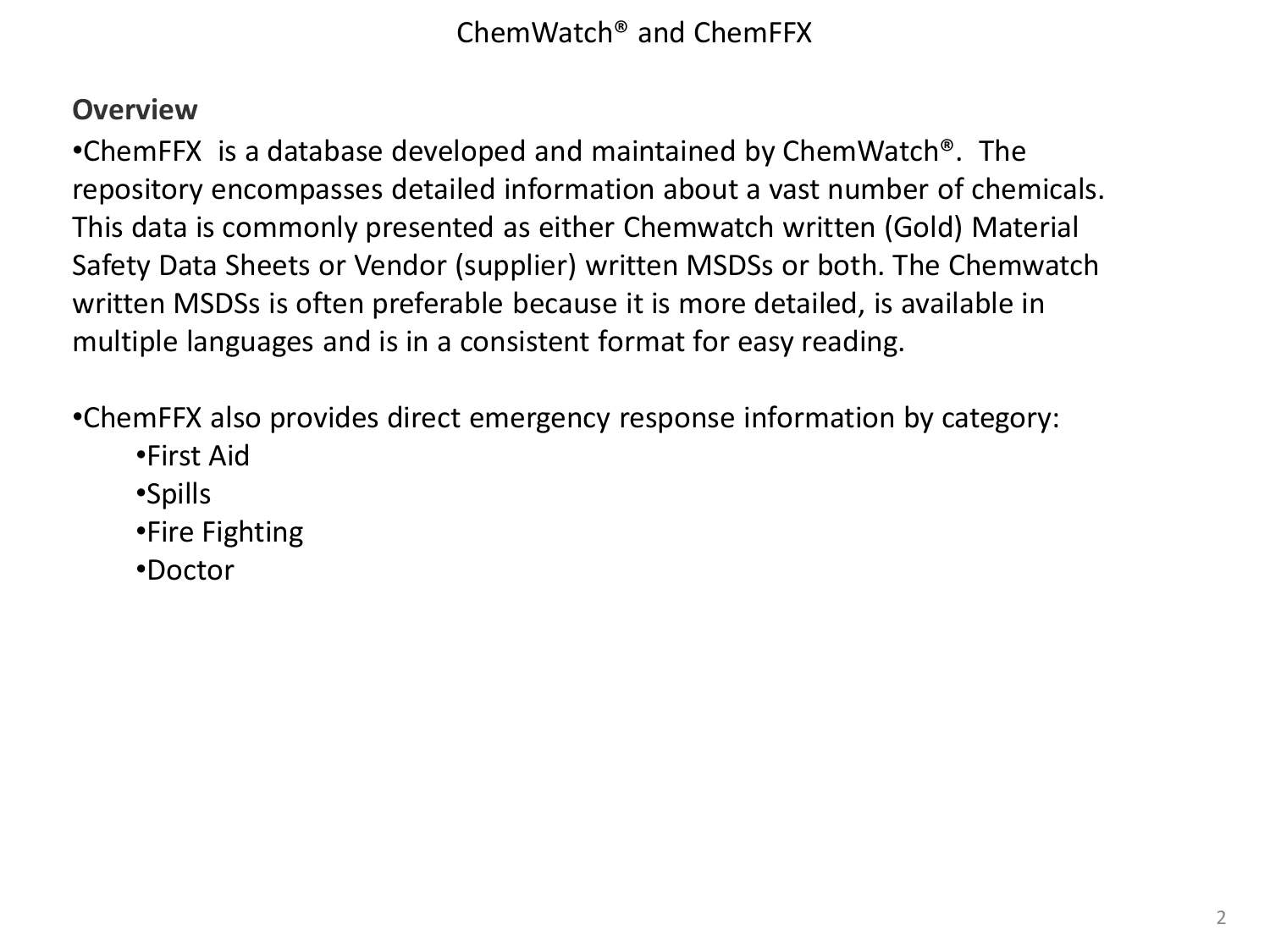# **Document Objective**

Once you have reviewed the following training material, you will be able to:

•Search for a Gold MSDS reference sheet (this will be your default search item as it is the most comprehensive material safety data sheet version)

•Search and print a Vendor MSDS, if required

•View multiple Vendor documents

•Obtain direct emergency response information by category: First Aid, Spills, Fire Fighting and Doctor

•Obtain on-line help if required

•Contact the appropriate Queen's University staff for any questions regarding ChemFFX.

•Confirm default software settings for ChemFFX.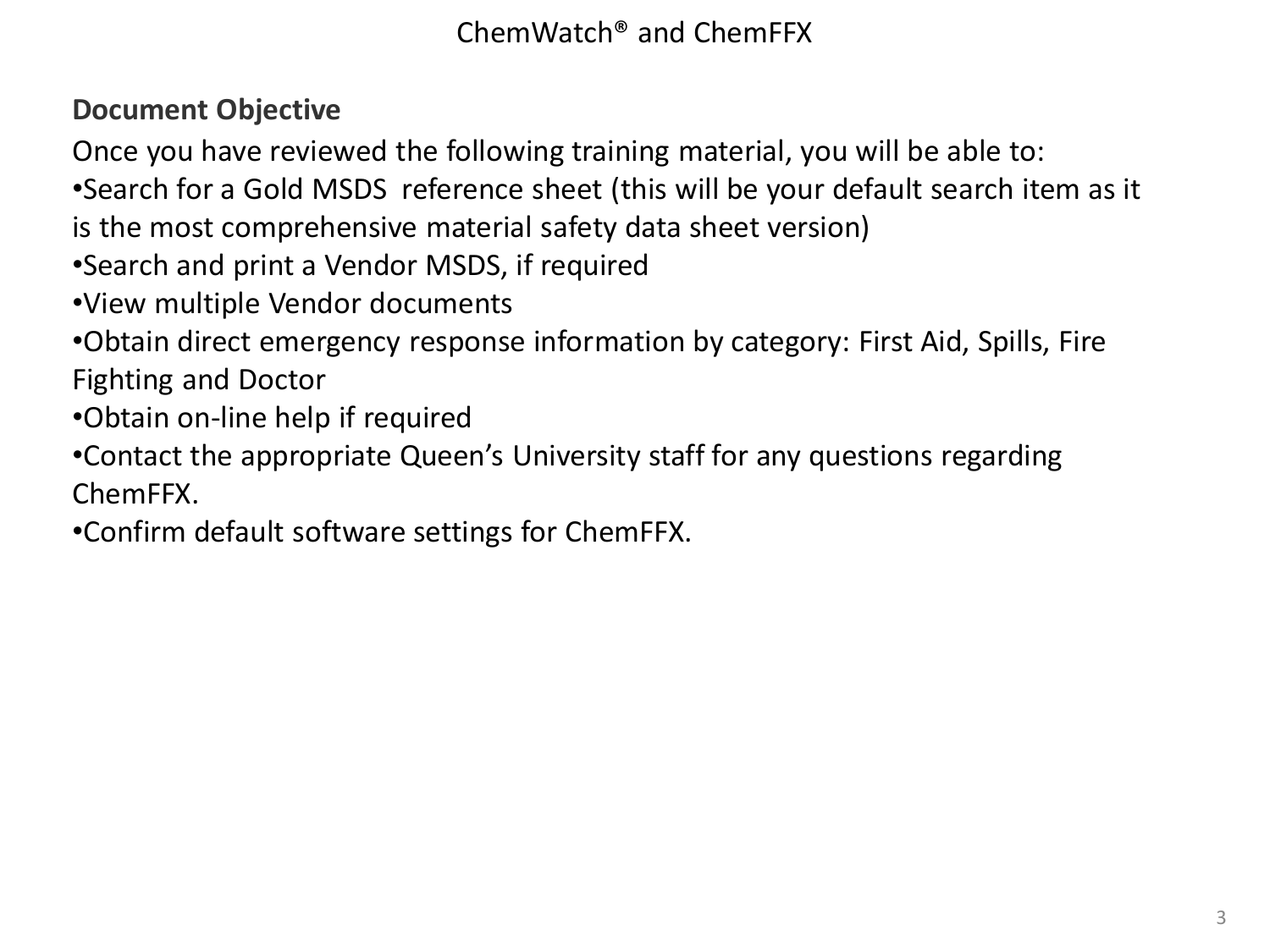### Access ChemFFX

#### **Login**

# *ChemFFX is only accessible while on Queen's Campus, using the Queen's network infrastructure. If remote access is required, please contact Ben Fiegen (contact information provided on "Questions?" page).*

To access ChemFFX, launch your web browser and enter the following site address: [https://jr.chemwatch.net/chemwa](http://jr.chemwatch.net/chemffx/)tch.web/home#

Save this location as a "Favourite" in your web browser to allow for readily accessible access moving forward.

## **ChemFFX Main Window**

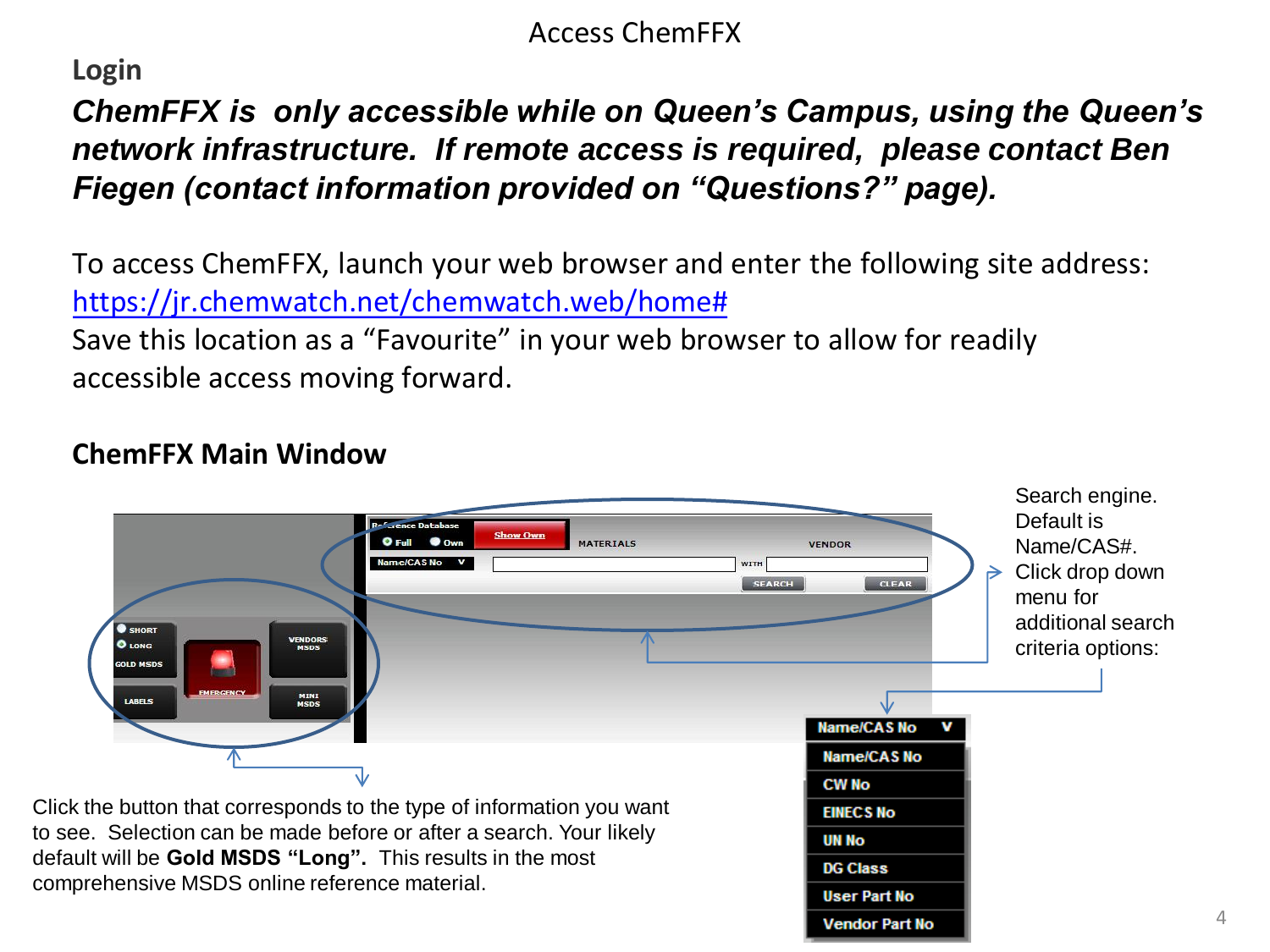### ChemFFX – Software Settings

### **Software Settings**

The software settings dictate what is available to you and in what language preference. Take a moment to click the wrench that appears on the main screen.



| <b>FILTER SETTINGS</b> | <b>USER ACCESS</b><br><b>LOGO SETTINGS</b>            |
|------------------------|-------------------------------------------------------|
|                        | <b>Reset</b><br><b>Save</b>                           |
| <b>CURRENT FILTERS</b> |                                                       |
| <b>Show Preferred</b>  | <b>Hide Gold MSDS:</b><br>Show only Gold:<br>п        |
| Names:                 | <b>Concise MSDS:</b><br><b>Show Vendor:</b><br>ш<br>ш |
|                        | <b>Show Crossover:</b><br>■                           |
| ◘<br>Show Part number: | Latest documents only: v                              |
| Language:              | English<br>$\checkmark$                               |
| Country:               | Please Select One<br>×.                               |
| Type:                  | <b>MSDS</b><br>v                                      |
| Source Type:           | The Country setting of<br>Αll<br>v                    |
| <b>Filters</b>         | "Please Select One"<br>Simple<br>۰<br>Advanced        |
|                        | ensures that MSDS                                     |
|                        | from all countries of                                 |
|                        | origin are available in a                             |
|                        | search request.                                       |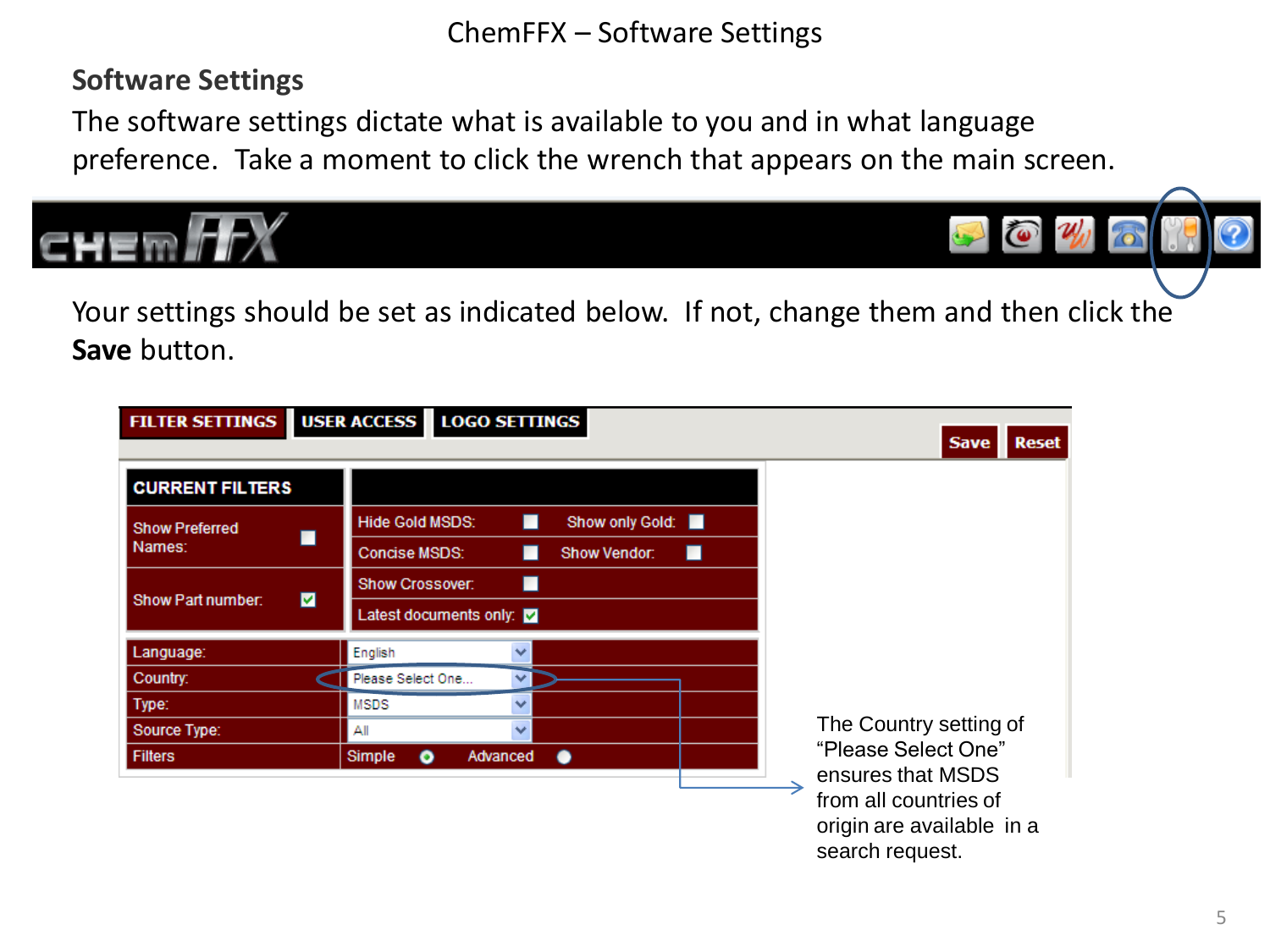## ChemFFX Search

Select the button that correspond to the information you wish to see. When searching for an MSDS, select the Gold MSDS Long option. These MSDS sheets are produced by ChemWatch, and are extremely comprehensive. Search for a Vendor MSDS if circumstances require you to do so.

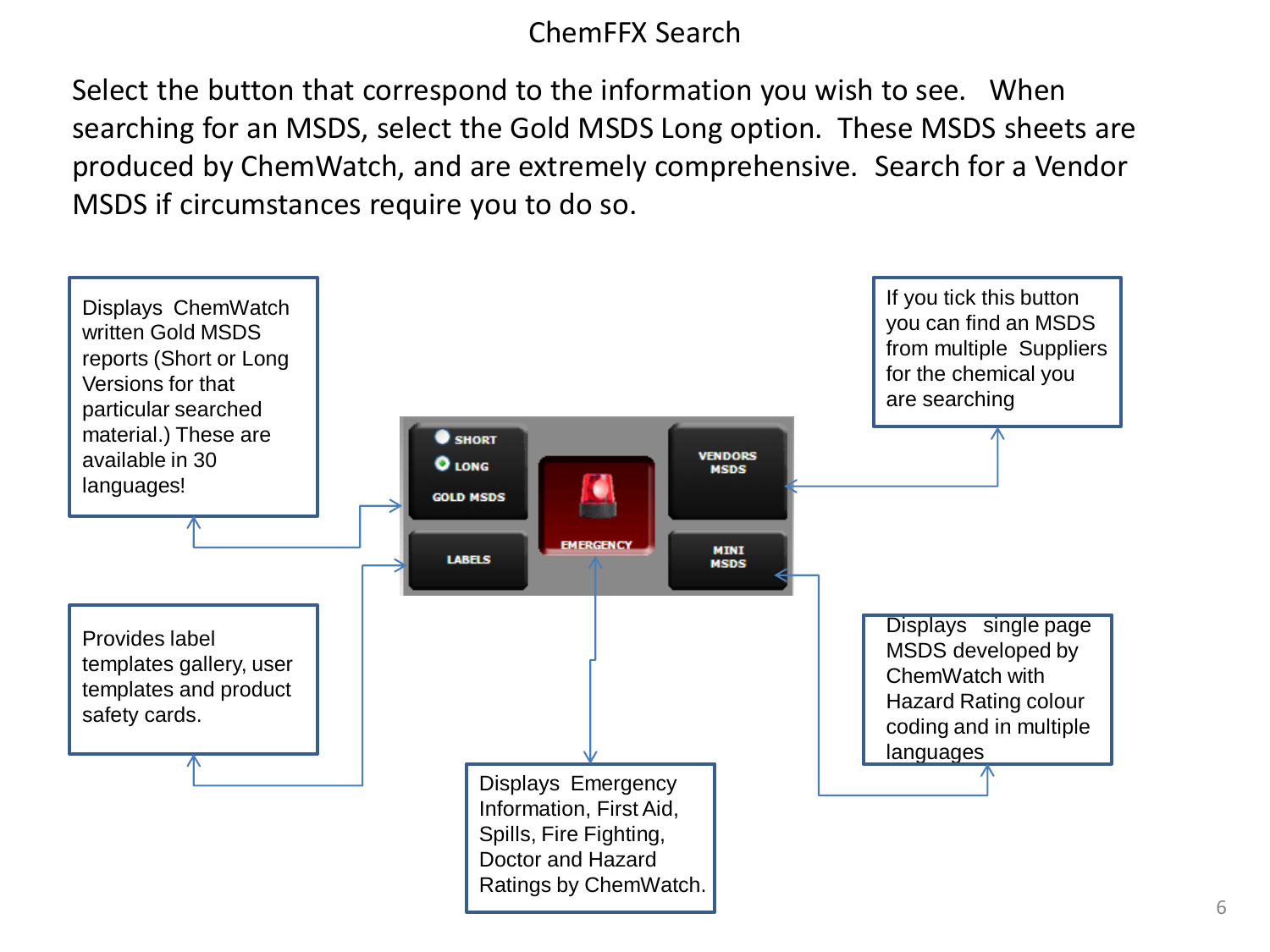#### ChemFFX Search – Gold MSDS

1. Enter CAS No. or Chemical name in the search field, or select a different search criteria from the drop down menu. You can key in the full name or just a few letters followed by the wildcard search (\*). For example:

Make sure you click the **Clear** button when switching over to a different search, otherwise search results will be incorrect.

| <b>Reference Database</b><br>) Full<br>$\bullet$ Own | <b>Show Own</b> | <b>MATERIALS</b> |                              | <b>VENDOR</b> |
|------------------------------------------------------|-----------------|------------------|------------------------------|---------------|
| Name/CAS No V                                        | 2206-26-0       |                  | <b>WITH</b><br><b>SEARCH</b> | <b>CLEAR</b>  |

2. Search results will be displayed in a separate window directly beneath the search

pane.

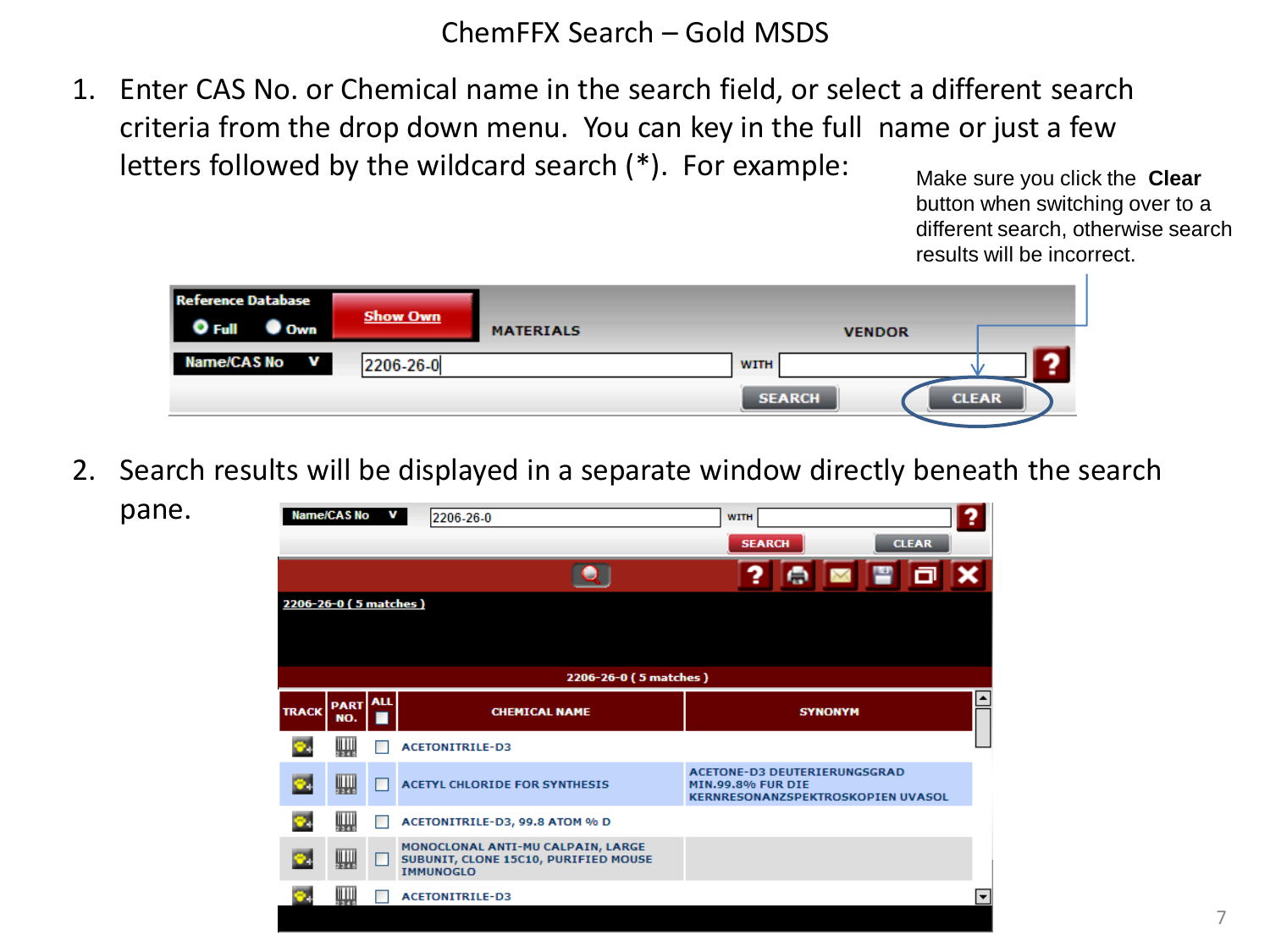ChemFFX Search – Gold MSDS

3. Click the product name from the list of search results. Use the icons provided in the window to maximize/minimize a window, close the window, or print the contents within the window. Move your mouse over the icons for a description. Below is an example of a Gold MSDS (Long) for Acetonitrile-D3.



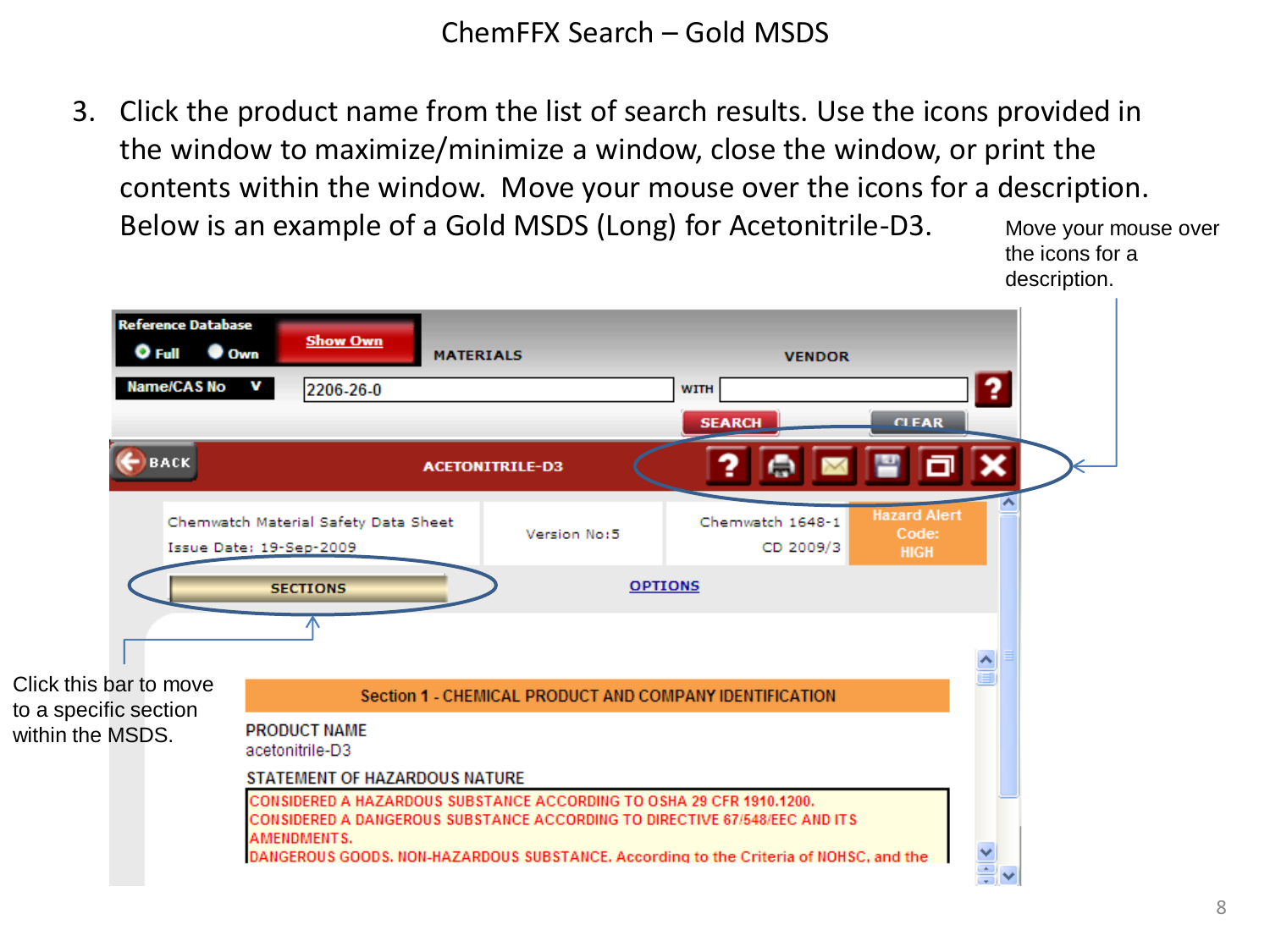When required, you can reference the Vendor MSDS for a specific product. The following Procedure steps through viewing a Vendor MSDS for "acetone"

1. Click the **Vendor MSDS** button to the left on the main screen. Search for acetone:

| <b>Reference Database</b><br><b>Own</b><br>$\sum_{i=1}^n\ u_i\ _2^2$ | <b>Show Own</b> | <b>MATERIALS</b> |             | <b>VENDOR</b> |              |
|----------------------------------------------------------------------|-----------------|------------------|-------------|---------------|--------------|
| Name/CAS No V                                                        | lacetone        |                  | <b>WITH</b> |               |              |
|                                                                      |                 |                  |             | <b>SEARCH</b> | <b>CLEAR</b> |

2. All matching Vendor MSDS matches are reported in the search results pane. Note: click any of the column headings that are underlined (e.g. Document Name, Vendor, Type) to sort the search results based on that criteria.

|              | Name/CAS No        | v               | lacetone                       |                          | <b>WITH</b> |               |             |            |                             | ? |   |
|--------------|--------------------|-----------------|--------------------------------|--------------------------|-------------|---------------|-------------|------------|-----------------------------|---|---|
|              |                    |                 |                                |                          |             | <b>SEARCH</b> |             |            | <b>CLEAR</b>                |   |   |
| <b>BACK</b>  |                    |                 |                                |                          |             | ĥ             |             |            |                             |   |   |
|              |                    |                 | <b>CLEAR</b><br>No of hits: 21 | <b>FILTER</b>            |             |               |             |            |                             |   |   |
| <b>TRACK</b> | <b>PART</b><br>NO. | <b>ALL</b><br>ш | <b>DOCUMENT NAME</b>           | <b>VENDOR</b>            | <b>TYPE</b> | <b>LANG</b>   | <b>CTRY</b> | <b>SRC</b> | <b>ISSUE</b><br><b>DATE</b> |   | Ŀ |
| o,           | 蠳                  | Г               | acetone                        | Videojet<br>Technologies | <b>MSDS</b> | EN            | CAN         | P          | $2001 -$<br>$09 - 17$       |   |   |
| o.           | $\prod_{2345}$     |                 | acetone                        | Gentek                   | <b>MSDS</b> | EN            | CAN         | P          | $2001 -$<br>$04 - 01$       |   |   |
| o.           | 艸                  | г               | acetone                        | <b>GE</b>                | <b>MSDS</b> | EN            | CAN         | P          | $2004 -$<br>$01 - 09$       |   |   |
| ø,           | $\prod_{2345}$     |                 | <b>ACETONE</b>                 | Exxon                    | <b>MSDS</b> | EN            | CAN         | P          | 2002-<br>$02 - 28$          | Ø |   |
| o.           | 蠳                  | г               | Acetone                        | <b>Johnson Matthey</b>   | <b>MSDS</b> | EN            | CAN         | P          | $2007 -$<br>$04 - 04$       |   |   |
| o.           | $\frac{1}{2}$      |                 | acetone                        | 3M                       | <b>MSDS</b> | EN            | CAN         | P          | 1999-<br>$12 - 08$          |   |   |
| o.           | 四                  | г               | acetone                        | Anachemia                | <b>MSDS</b> | EN            | CAN         | P          | 2006-<br>$12 - 12$          |   | ⊡ |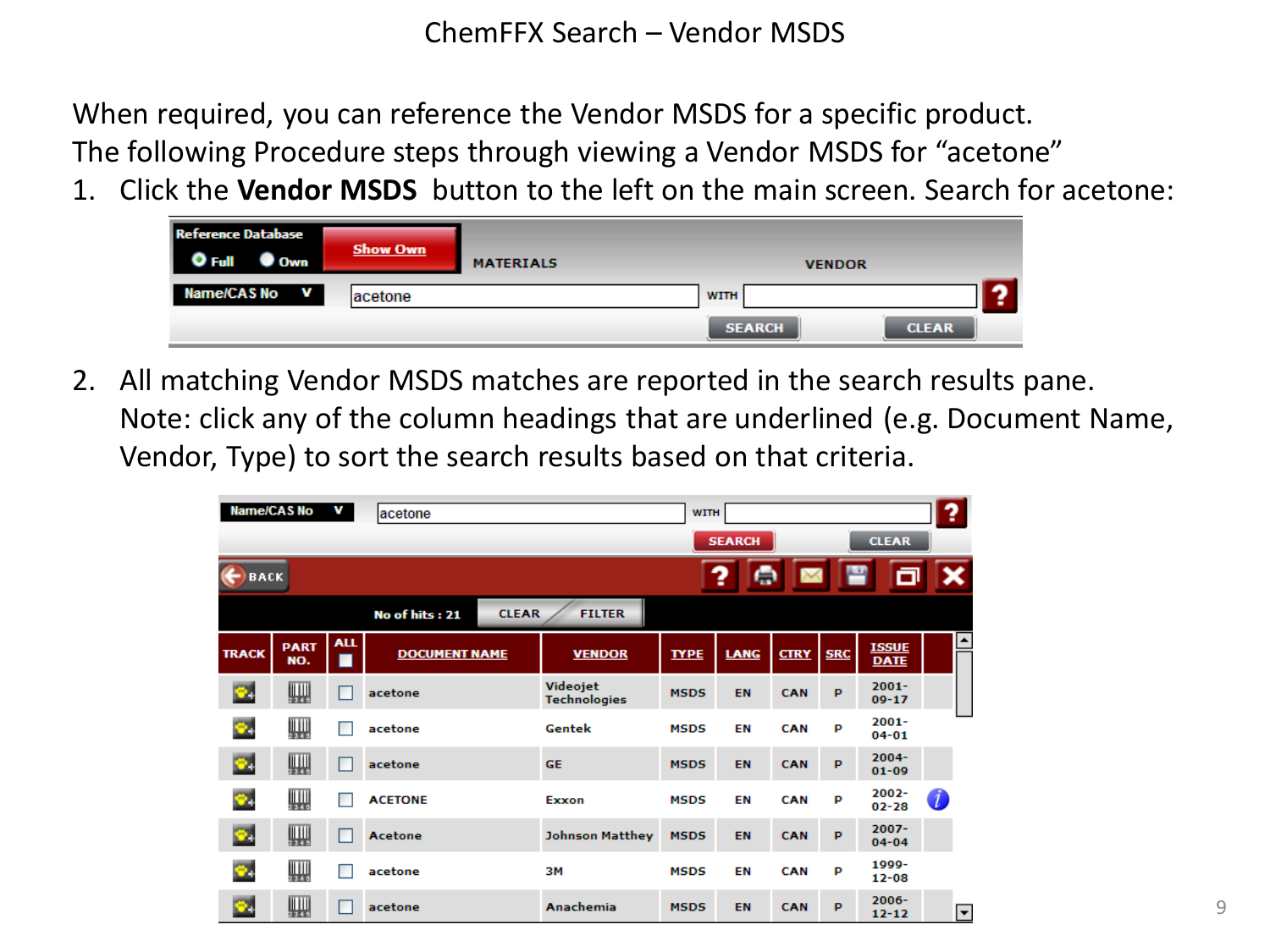3. Click the document name.

The search pane is replaced, in this example, with the Vendor MSDS sheet selected.

Use the icons provided in the window to maximize/minimize a window, close the window, or print the contents within the window. To print a PDF always use the PDF print icon within ChemFFX and **not** your browser print button.

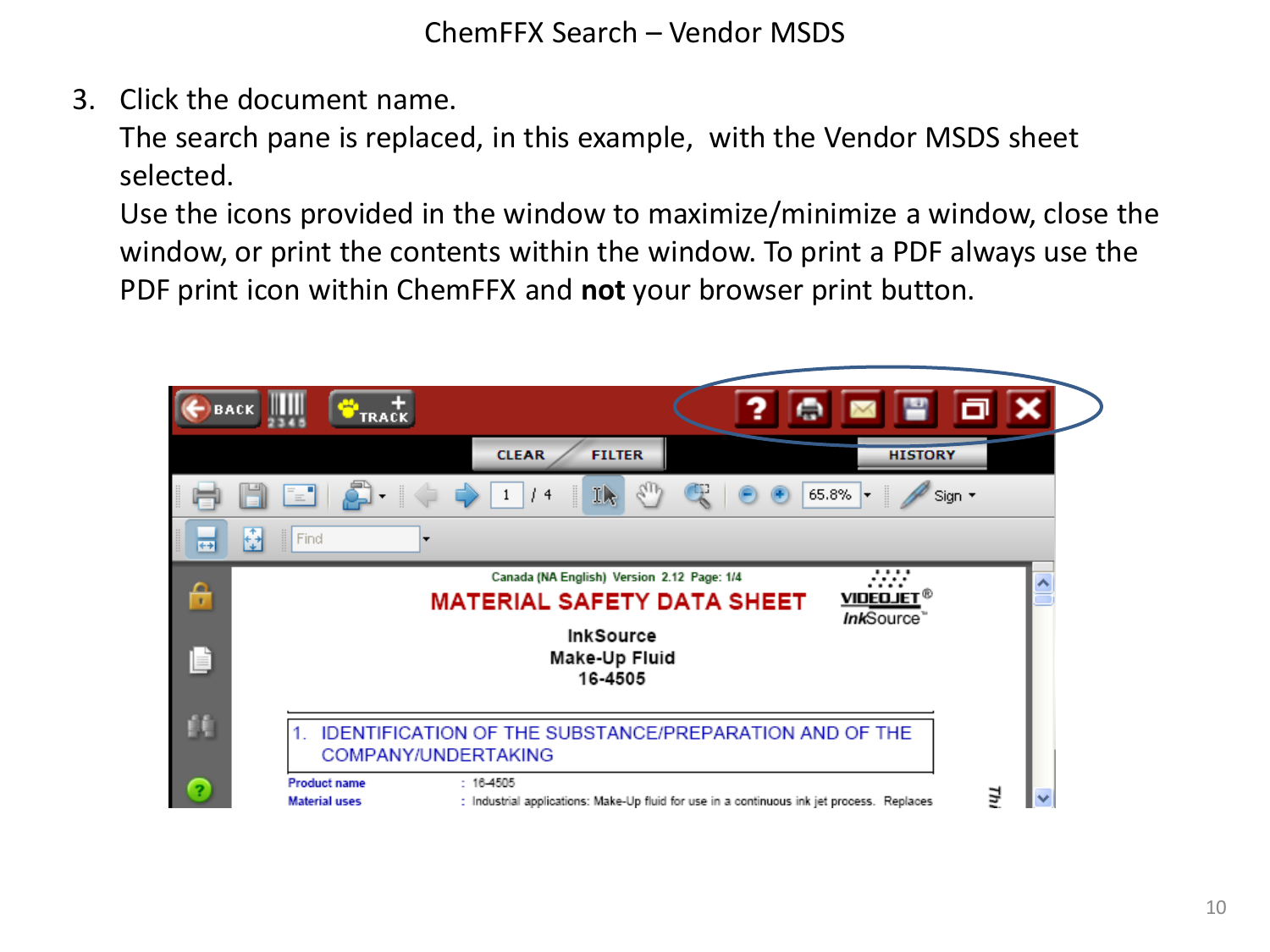ChemFFX Search – Emergency Response Detail

There may be occasion when you need direct access to Emergency Response detail. The following Procedure steps through viewing Emergency Response information for benzene.

1. Click the **Emergency** button to the left on the main screen. Search for benzene:



2. The search pane is replaced with the Emergency Response detail.

|                                 | <b>BACK</b>                                                                                 | <b>BENZENE</b>                            | H⊜ ⊠ P O B<br>?                                                                     |
|---------------------------------|---------------------------------------------------------------------------------------------|-------------------------------------------|-------------------------------------------------------------------------------------|
|                                 |                                                                                             | <b>Emergency</b>                          |                                                                                     |
| Click the<br>appropriate icon   | <b>First Aid</b><br><b>Spills</b><br>Λ<br><b>BENZENE</b><br><b>CHEMWATCH 1114 CD 2009/3</b> | Fire,<br><b>Fighting</b><br><b>Doctor</b> | <b>ChinA</b><br><b>ERG/IERG</b><br><b>CHRIS</b><br><b>ERICards</b><br>$\leq$ $\leq$ |
| to jump directly to             | <b>HAZARD RATINGS</b>                                                                       |                                           |                                                                                     |
| the information<br>you require. | <b>CHEMWATCH HAZARD</b><br><b>RATINGS</b><br><b>Min</b><br>Max                              |                                           | $\overline{\mathbf{v}}$                                                             |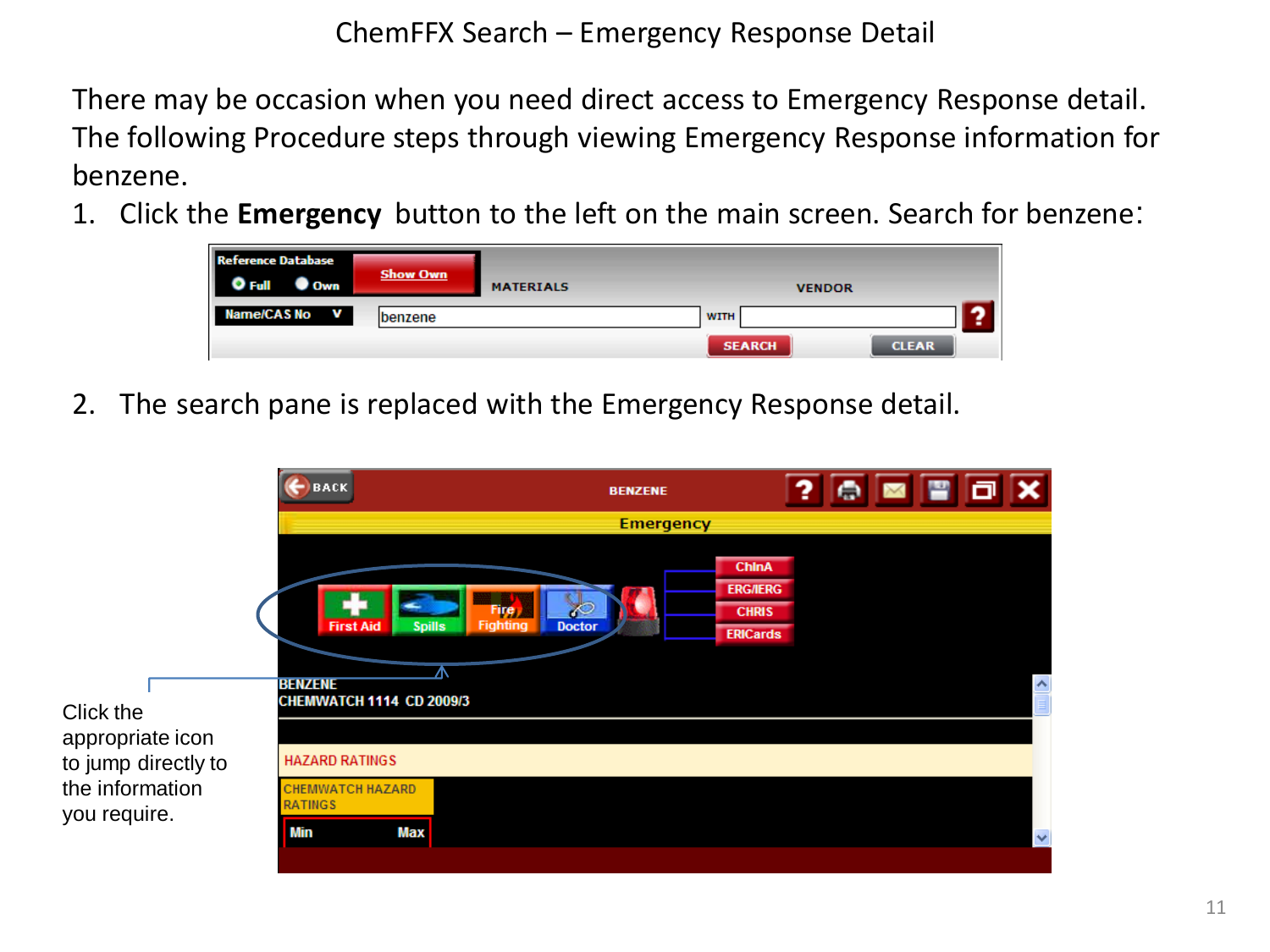On-Line Help/Reference

ChemFFX User Guide produced/maintained by ChemWatch®:

1. Click the "?" icon that appears at the very top right corner of the ChemFFX main window. This is a detailed user guide with some exercises.



ChemFFX Context Sensitive Help:

1. For directed help on a function you are using, click the "?" icon available with the function. For example, the question mark by the Vendor search provides detailed information on how to use the ChemFFX search engine.

| <b>Reference Database</b><br><b>J</b> Own | <b>Show Own</b> | <b>MATERIALS</b> | <b>VENDOR</b> |              |
|-------------------------------------------|-----------------|------------------|---------------|--------------|
| Name/CAS No<br>$\mathbf{v}$               | lacetone        |                  | <b>WITH</b>   |              |
|                                           |                 |                  | <b>SEARCH</b> | <b>CLEAR</b> |

Queen's University Department of Environmental Health and Safety

- 1. Go to<http://www.safety.queensu.ca/>
- 2. Click the Chemical tab for access to additional information